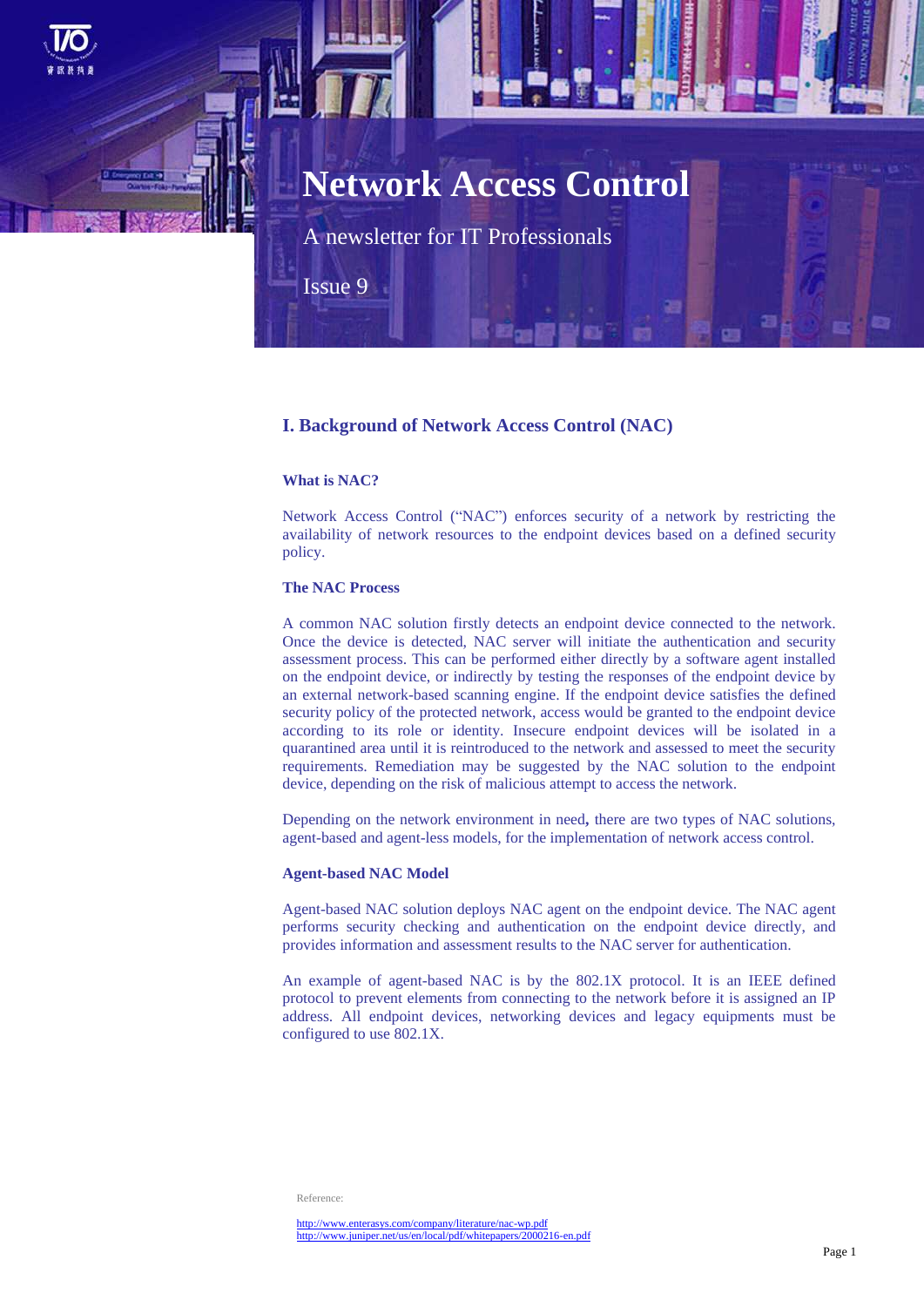

# **I. Background of NAC (cont'd)**

An 802.1X network requires the following three components to operate:

- 1. **NAC Agent** acts as the client side. It is loaded onto the user's device and is used to request network access.
- 2. **NAC Network Device**  network infrastructure used to perform authentication, such as network switches or wireless access points.
- 3. **NAC Server**  receives Remote Authentication Dial In User Service (RADIUS) messages and uses it to verify the authentication credentials against a backend authentication database.

An NAC agent on the endpoint device presents the network credential to the NACcompatible network device. The network device would pass it to the NAC server, and the server would check and validate the network credential. Once validated, a network port on the NAC-compatible network device would be opened and made available for the user to access the network.

### **Agent-less NAC Model**

The other type of NAC solution does not require a permanent software agent to be installed on the endpoint device. Information about the endpoint device is gathered by vulnerability assessment from the network or temporary software installed on the endpoint device.

### **Network-based NAC**

By leveraging vulnerability assessment tool such as Nessus vulnerability scanner, assessments on the endpoint device can be performed by gathering information such as the responses of the endpoint device. This model applies to traditional PC-type end systems, but is especially helpful in supporting the more diverse end system environments where nonuser-based end systems and end systems with nontraditional operating systems are present.

### **Applet-based / Dissolvable Agent-based NAC**

This type of NAC is similar to the agent-based NAC solutions. Instead of a permanent software agent to be installed on the endpoint device, a Java applet, an ActiveX control or a dissolvable software agent is downloaded to a user endpoint device when accessing a web page from the protected network. Local assessment is performed by the temporary agent on the endpoint device.

### **Do Universities need NAC?**

The education sector has been a huge customer of the existing NAC solutions in the market across the globe, together with government, health care and financial institutions.

Some vendors considered that the reason would be the large number of unmanaged devices in colleges and universities. They are mainly student computers which need some way to check they have fundamental protection.

Reference: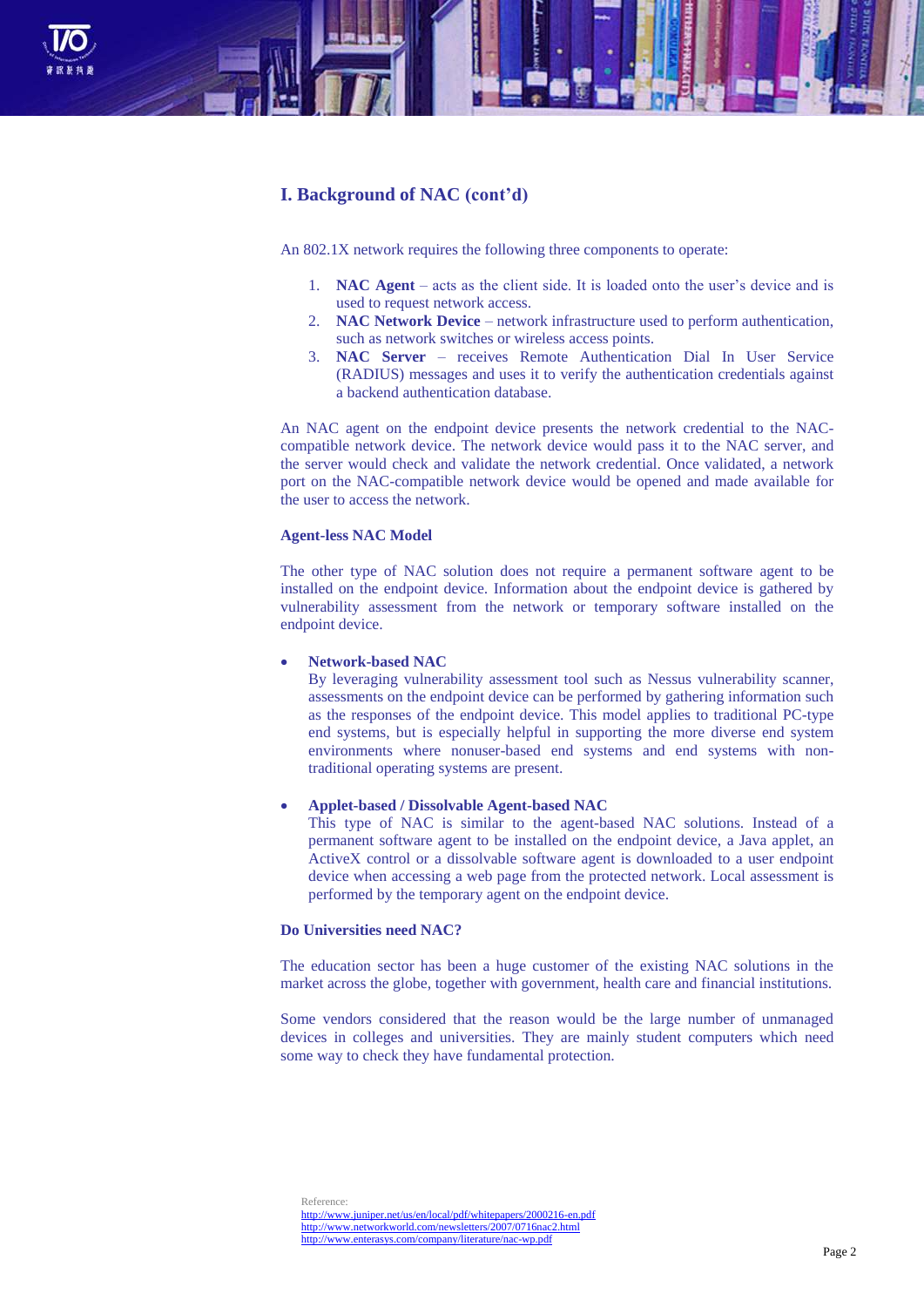

# **I. Background of NAC (cont'd)**

The following is a real industry story of Central Michigan University ("CMU") faced security threats and decided to implement NAC to resolve the vulnerabilities in their networks.

### **Industry Story**

The CMU had a localised security incident for its campus of more than 27,000 students because of worm infection. Internet access was shut down for all the residence halls, and an army of students were gathered to patch student systems one at a time, by hand. There were 26 residence halls and apartments in CMU. To head off infection, networking, help desk and residence hall staff members burned more than 1,600 CDs with the latest Windows patches and the university's licensed antivirus package. In less than three days, roughly 6,000 users with unpatched systems and out-of-date antivirus programs showed up, along with additional 800 virus-related incidents came to light. IT shut down the entire dorm rooms because it had no idea whose system was infected, which has fomented mass resentment in CMU.

To prevent the same disaster from happening again, the university wanted an automated process that could authenticate students' devices before they connected to the CMU network and kick them off if they became contaminated. They found an "out-of-band" NAC solution which can be quickly deployed because it analyse the network passively. It is suitable for their requirements and implemented it at last. The NAC manages, secures and controls approximately 17,000 devices accessing the CMU network when the university is in session, enforcing the network authentication and registration policies. This includes quickly identifying, locating and tracking network clients, and isolating at-risk users and devices in a quarantine area.

See the article: [\(http://www.bradfordnetworks.com/3368\)](http://www.bradfordnetworks.com/3368)

### **Key Benefits Achieved Through NAC**

### 1. **Zero-day Attack Mitigation**

NAC solutions is able to prevent the access of endpoint device that lack antivirus, patches, or host intrusion prevention software to the network and lower the risk of cross-contamination of computer worms with other devices in the network.

### 2. **Policy Enforcement**

NAC solutions allow network operators to define and enforce policies, including security requirements to be met by the endpoint device or the types of computers or roles of users allowed, in the protected network.

#### 3. **Access Management**

NAC controls or restrict access by endpoint device to the network based on their health. Vulnerable endpoint devices are allowed to communicate on the protected network since they could pose a security risk to critical processes and services.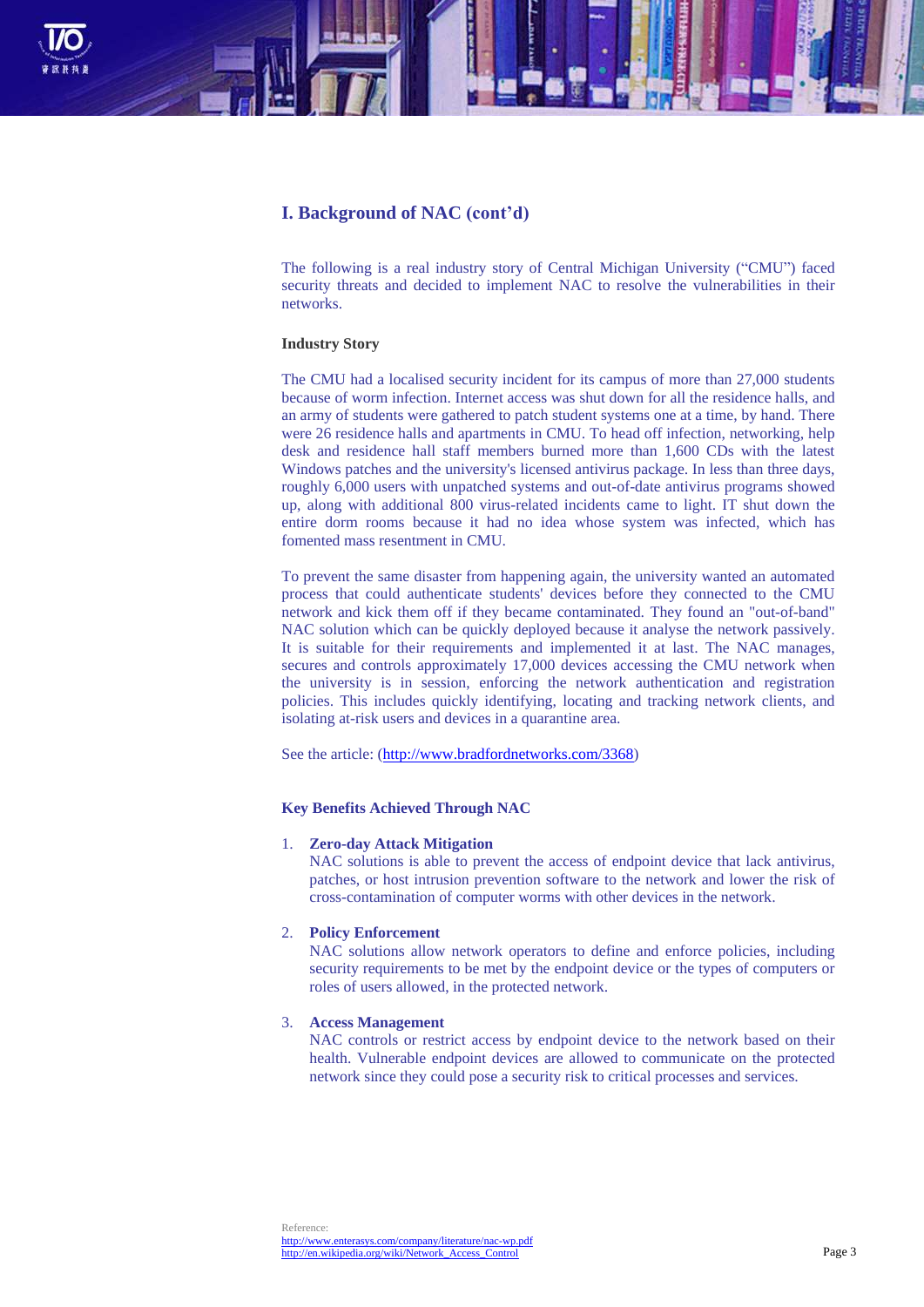

# **II. Risks of NAC in Universities**

If an NAC solution is deployed in the university, it is possible to meet undesired situations affecting the effectiveness of NAC and the overall network environment.

### **Incompatibility**

Many NAC products require all devices in the NAC-protected network to use the same protocol, e.g. 802.1X, or to be based on certain operating systems. It is common that some of the network devices in the network either have been implemented for a long period or operate on different protocol / operating systems, which may not be compatible with the NAC solution. This would affect the functionality of the NAC solution and brings ineffectiveness in protecting the network access.

### **Inaccurate Authentication**

Depending on the type of NAC solutions implemented, the authentication by the NAC software may subject to the risk of spoofing by hackers' machines, such as MAC spoofing, which causes incorrect authentication of the hacker and result in unauthorised access to the protected network.

### **Temporary Access before Authentication**

Some NAC allows temporary access for endpoint devices being remediated, which opened a window for malicious parties to access protected network without being authenticated by NAC.

## **Quarantined Area**

Instead of attempting to directly bypass the NAC controls to attack the protected network, there is a risk that an attacker intentionally places its endpoint device into the quarantined network. There are more insecure endpoint devices in the isolated network, and it is more possible to exploit and compromise the other endpoint devices which may be reintroduced into the protected network.

# **Hardware or Software Failure**

NAC software or hardware is subject to accidental malfunction, or deliberate exploitation. The lack of system upgrades and maintenance can lead to hardware or software failure. Without proper monitoring of overall operation status by the IT operations team, such failures may go undetected for a prolonged time period and create great exposures to both external and internal threats that harm universities' information security.

Reference: <http://www.enterasys.com/company/literature/nac-wp.pdf> <http://www.blackhat.com/presentations/bh-dc-07/Arkin/Paper/bh-dc-07-Arkin-WP.pdf>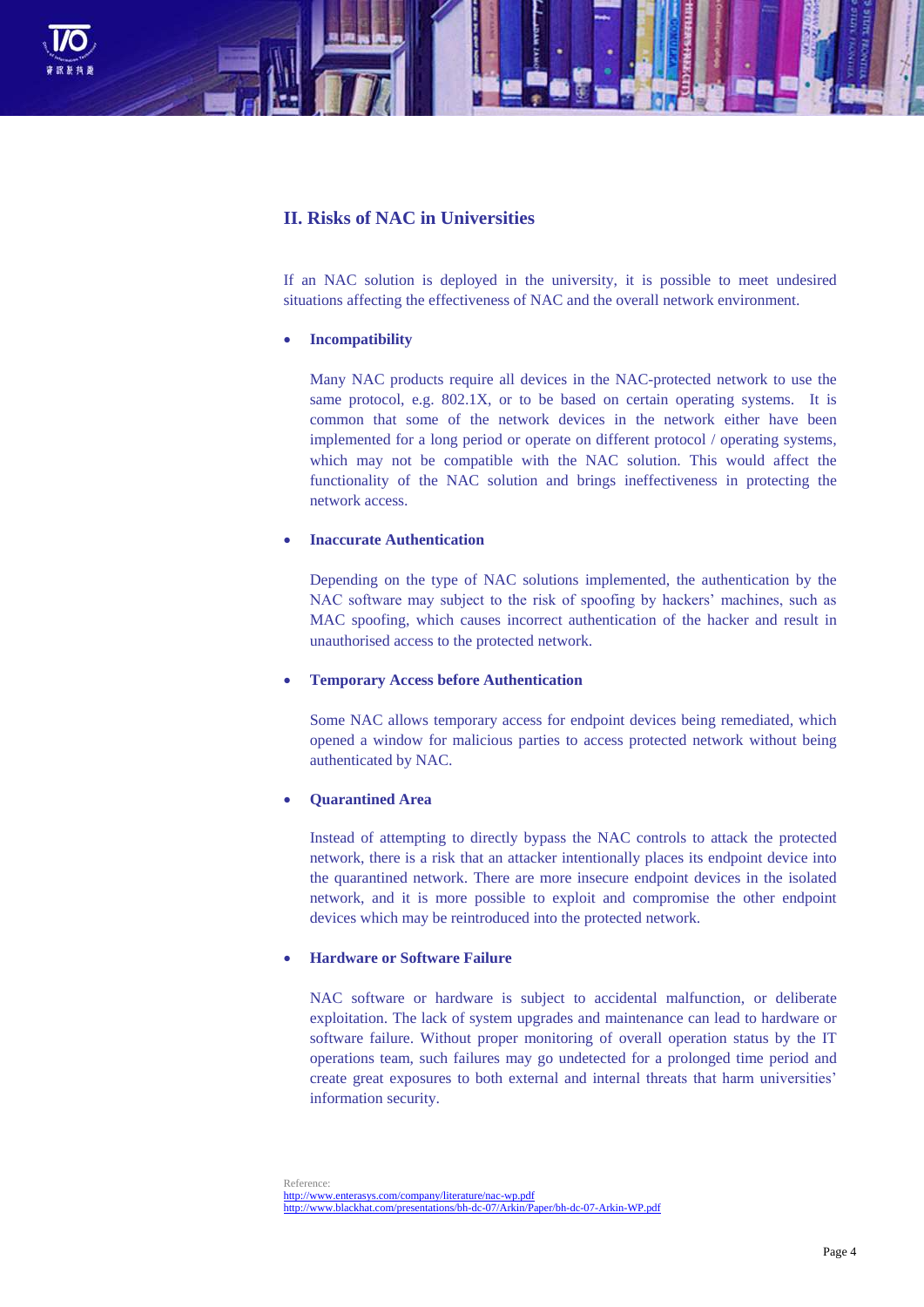

# **III. Exploitations on NAC**

Vulnerabilities of NAC can cause malfunctioning of the NAC system or even security breaches of the whole NAC-protected network. Here are some common exploitation examples of NAC solutions in the industry.

### **Client-side Exploitations**

Some of the common exploitations of NAC are originated from the client-side processes, which avoid the element detection, agent installation and guest authentication processes.

## **Device Detection Bypass**

Device detection is a key feature of a NAC solution to detect new endpoint devices as they are introduced to the network. This is usually achieved by sniffing network traffic at different TCP/IP layers.

There are ways to bypass the device detection if the detection technique depends on a certain protocol to disclose the existence of an element on the network. The NAC solution is not able to detect the presence of the endpoint device if another protocol can be used.

An example is bypassing a device detection using a broadcast listener by avoiding the generation of broadcast messages.

## **Agent Installation Bypass**

Security checking and authentication is performed by the NAC agent on the endpoint device for agent-based NAC solutions.

A known vulnerability of NAC is to bypass the mandatory installation of the NAC agent by changing the browser's user-agent string. A Windows endpoint device avoids NAC agent installation by masquerading to be a non-Windows machine, which is not compatible with the NAC solution.

One of the ways to exploit this vulnerability is to change the default parameters of the Windows TCP/IP stack and use a custom HTTPS client, instead of a browser. The user can still connect to the network without running any host-based checks.

### **Guest Authentication Bypass**

Guest authentication can be performed on an NAC server separated from the internal user NAC server. There is a known vulnerability of existing NAC solutions in the market targeted at guest authentication.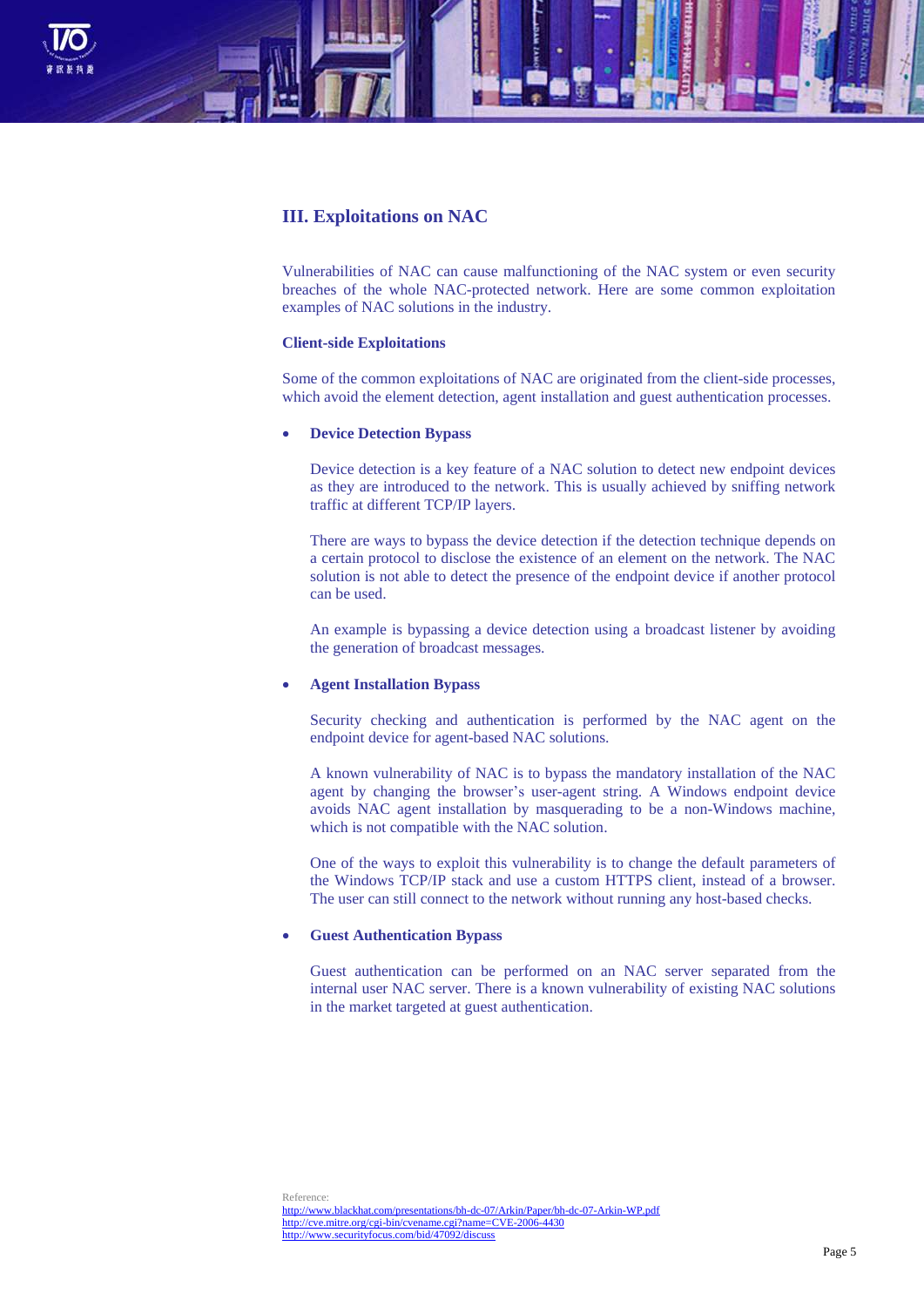

# **III. Exploitations on NAC (cont'd)**

Vulnerability exists in the configuration file of the RADIUS authentication software of a guest server system. This vulnerability could result in authentication bypass without requiring a valid username or password.

This misconfiguration may allow an unauthenticated guest user to access the protected network. Successful exploitation of the vulnerability could allow unauthorised users to access the protected network.

### **Exploitation on Management Traffic**

An exploitation has been found targeting at the exchange of information between the NAC servers or network devices. Hackers have exploited vulnerabilities against the confidentiality of information exchanged between NAC management servers and controlled devices.

### **Shared Secret Compromised**

The NAC management server is the administration server and database which centralises configuration and monitoring of all NAC controlled devices, users, and policies in an NAC solution deployment.

NAC controlled devices are the gateways between an untrusted and trusted network. They manage the traffic between the untrusted and trusted networks according to the instruction from the NAC management server.

A vulnerability exists in a popular NAC solution that can allow an attacker to obtain the shared secret that is used between a NAC controlled devices and the NAC management server from error logs that are transmitted over the network.

Successful exploitation of such vulnerability could enable an attacker to gain complete control of the NAC controlled device remotely over the network.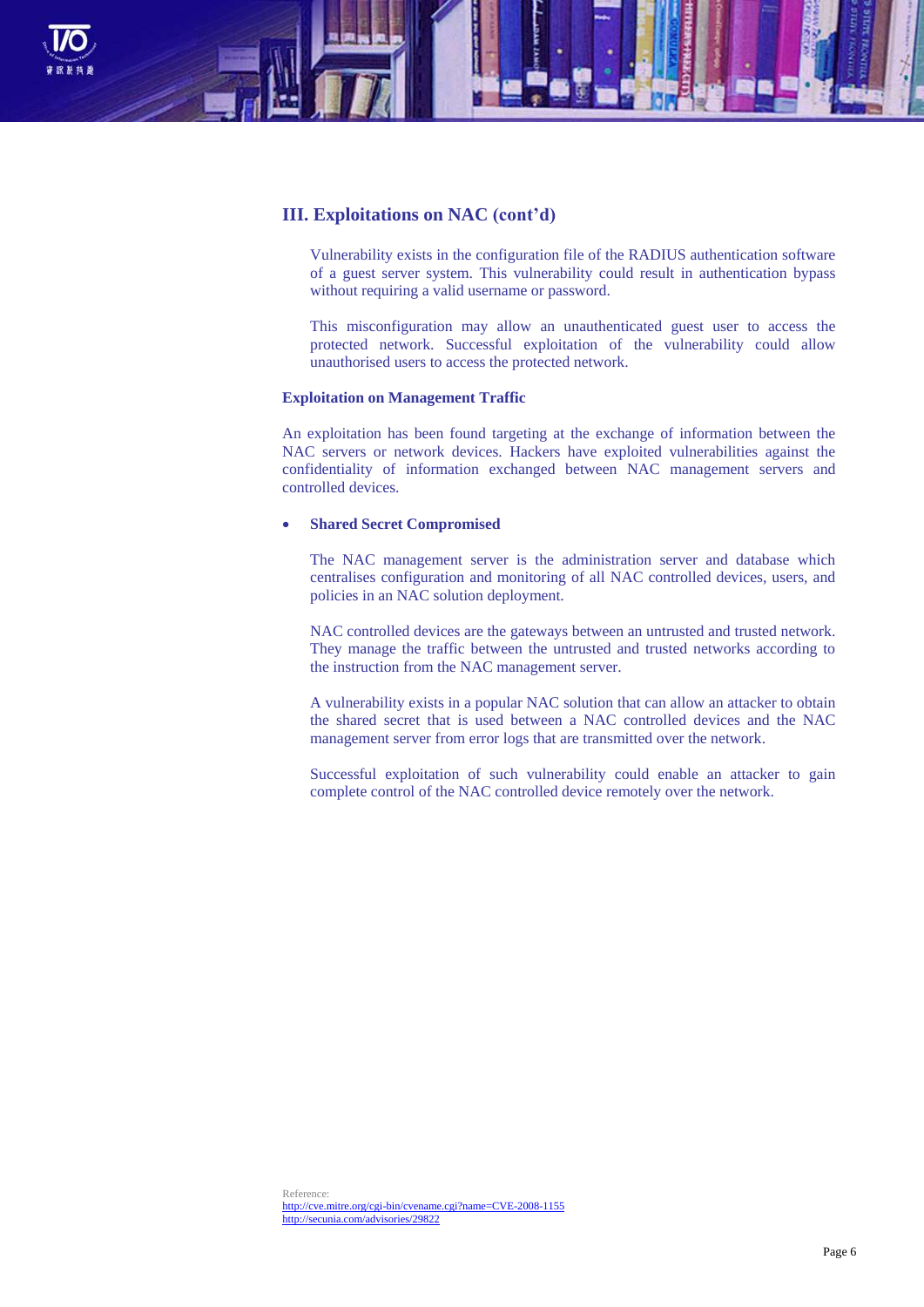

# **IV. Hardening Steps for NAC**

To act upon the known exploitations and possible vulnerabilities of the NAC systems, the university should consider the following hardening steps to enforce a higher security.

#### **Operating System Checks**

Section III mentioned an exploitation regarding agent installation bypass. Users might attempt to bypass NAC agent installation by masquerading a Windows machine as a non-Windows machine (e.g., Linux, MacOSX, etc.).

To harden the NAC system against this exploitation, the administrator can define Network Scanning rules on the NAC management server and use network scans to perform additional OS-specific checks, which is able to detect users attempting to masquerade their Windows machines as non-Windows machines. Masqueraded Windows machines would be detected and the NAC agent installation would not be avoided.

## **Network-based Authentication**

Apart from the client-based scans and remediation, some NAC solutions can perform network-based scans on systems and provide web-based remediation.

Network-based authentication can help prevent some of the exploitations originated from the client-side of the NAC solution. The network-based scans can be used for either non-Windows systems or Windows systems.

To use the network scanning with an NAC solution, the plug-ins for the open source vulnerability scanners should be installed and the configuration of the NAC solution should be enabled to work with the vulnerability scanner such as Nessus vulnerability scanner.

Plug-ins for port scanning, obtaining information from Windows systems and operating system identification are useful for preventing the exploitations from the client-side including device detection bypass and agent installation bypass.

#### **Related Article**

### **Detect Users Who Attempt to Bypass Agent Checks for Cisco Clean Access**

 **Nessus Plug-ins for Operating System Identification (e.g. plug-in #11936**) There are plug-ins available for Nessus vulnerability scanner which is able to identify the operating system of the endpoint device. This can prevent agent installation bypass by identifying exceptions of a Windows machine masquerading as a non-Windows machine or vice versa.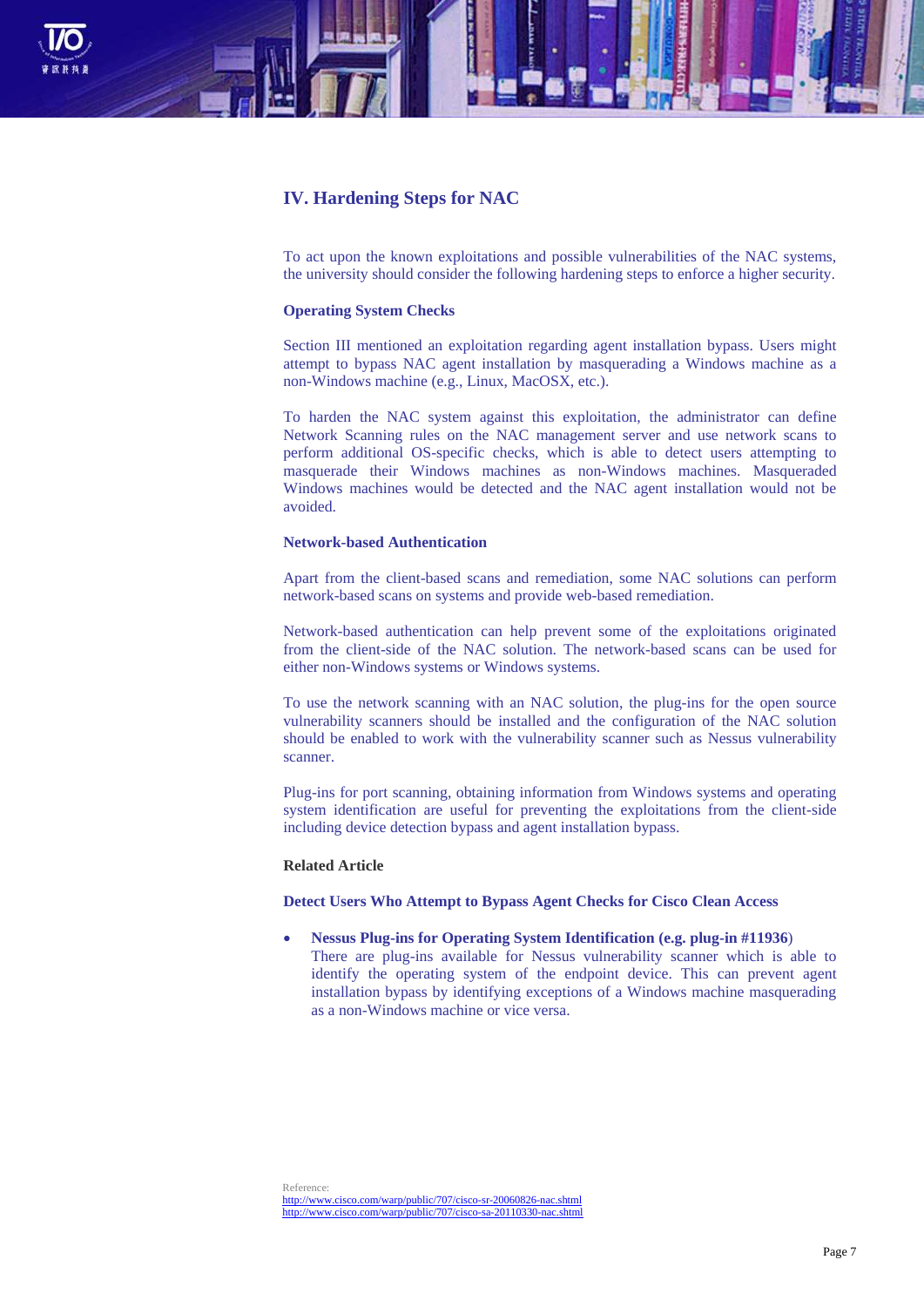

# **IV. Hardening Steps for NAC (cont'd)**

## **Plug-ins for Port Scanning (e.g. nmap.nasl)**

A list of open ports and listeners can be provided by the use of port-scanning plugins. These plug-ins also have the ability to detect which operating system is used on the endpoint device by TCP fingerprinting, which can help prevent device detection bypass and agent installation bypass.

 **Plug-ins to Obtain Information from Windows Systems (e.g. Server Message Block ("SMB")-related plug-ins and plug-in #10859)** SMB-related Nessus plug-ins, specifically plug-in #10859 (SMB get host SID), can be enabled to distinguish a Windows device and a non-Windows device. It is shown by only returning values for Windows systems. Hence, if it returns any information, it can be safely concluded that the system runs a Windows operating system. Plug-ins that recover information from Windows systems using NETBIOS can also serve the purpose. If a system returns NETBIOS information, it is likely to be a Windows system. Agent installation bypass can be prevented by these plug-ins.

See the article:

[\(http://www.cisco.com/en/US/products/ps6128/products\\_tech\\_note09186a0080545b62.s](http://www.cisco.com/en/US/products/ps6128/products_tech_note09186a0080545b62.shtml) [html\)](http://www.cisco.com/en/US/products/ps6128/products_tech_note09186a0080545b62.shtml)

## **NAC Software Maintenance**

In all cases, the IT staff should exercise caution to be certain the devices to be upgraded contain sufficient memory and that current hardware and software configurations will continue to be supported properly by the new release.

Vendors usually release free software updates for known vulnerabilities of high risk of exploitation. Before applying the software updates, the IT staff should contact the vendor's technical assistance centre or the contracted maintenance provider to check the software for feature set compatibility and known issues specific to their environment.

## **Vulnerabilities Awareness**

There are both vendor advisories publications and independent organisation references which provide pools of information about latest vulnerabilities and exploitations.

The IT staff should pay attention to the newly discovered vulnerabilities and look for available updates from the vendor to harden the NAC system.